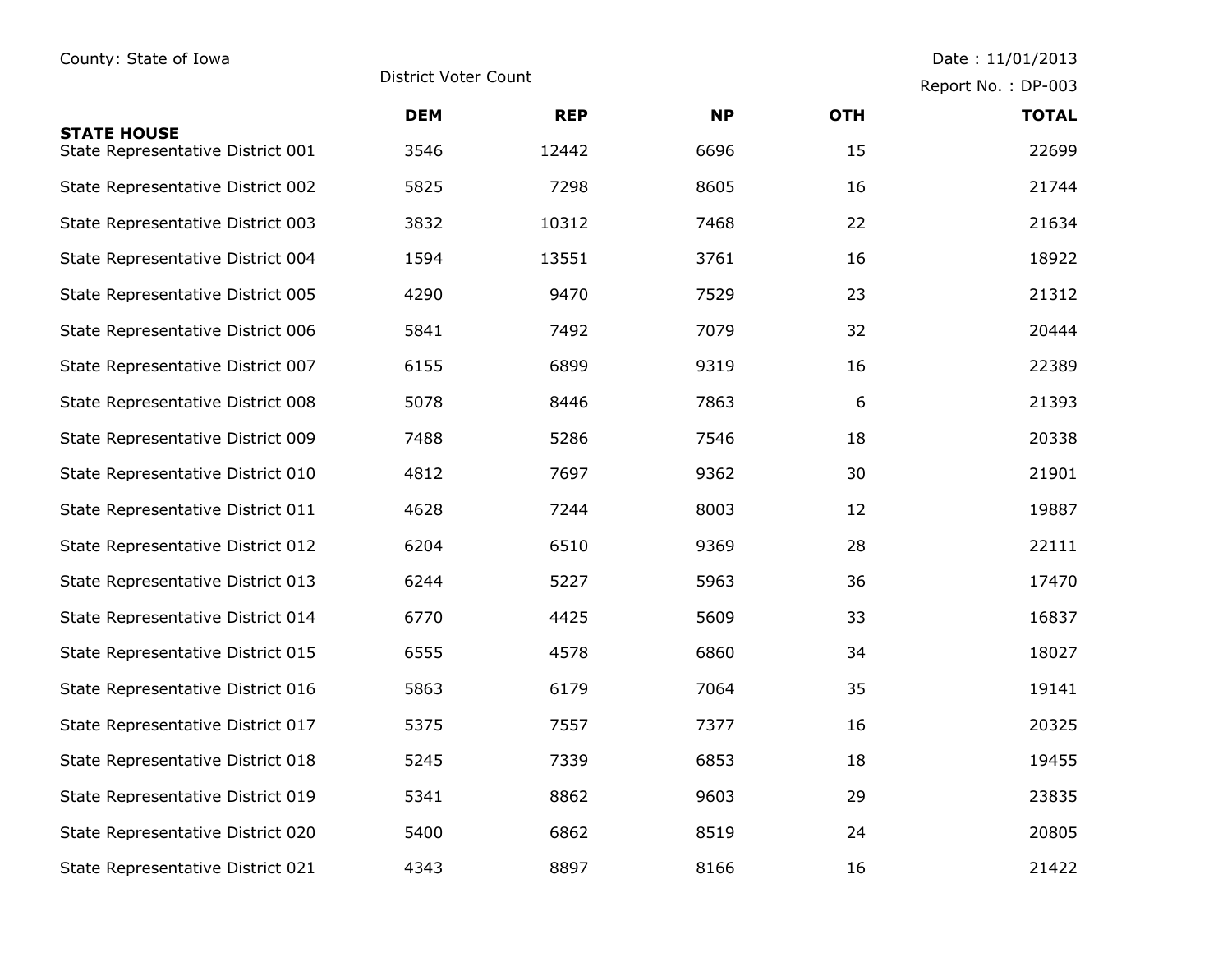| State Representative District 022 | <b>DEM</b><br>5077 | <b>REP</b><br>10708 | <b>NP</b><br>7106 | <b>OTH</b><br>14 | <b>TOTAL</b><br>22905 |
|-----------------------------------|--------------------|---------------------|-------------------|------------------|-----------------------|
| State Representative District 023 | 4354               | 10145               | 7338              | 20               | 21857                 |
| State Representative District 024 | 3838               | 9067                | 6940              | 18               | 19863                 |
| State Representative District 025 | 6252               | 7977                | 8271              | 28               | 22528                 |
| State Representative District 026 | 7039               | 7060                | 7697              | 31               | 21827                 |
| State Representative District 027 | 5764               | 6578                | 7525              | 25               | 19892                 |
| State Representative District 028 | 6079               | 7378                | 7916              | 14               | 21387                 |
| State Representative District 029 | 8466               | 5963                | 7817              | 13               | 22259                 |
| State Representative District 030 | 6785               | 7180                | 6939              | 35               | 20939                 |
| State Representative District 031 | 7852               | 4573                | 5723              | 29               | 18177                 |
| State Representative District 032 | 8266               | 2761                | 4922              | 50               | 15999                 |
| State Representative District 033 | 8139               | 3318                | 5328              | 46               | 16831                 |
| State Representative District 034 | 8821               | 3843                | 5957              | 68               | 18689                 |
| State Representative District 035 | 7892               | 2248                | 4573              | 39               | 14752                 |
| State Representative District 036 | 9624               | 5265                | 6205              | 64               | 21158                 |
| State Representative District 037 | 5907               | 9160                | 7438              | 46               | 22551                 |
| State Representative District 038 | 6527               | 6885                | 6630              | 41               | 20083                 |
| State Representative District 039 | 5962               | 9003                | 7535              | 42               | 22542                 |
| State Representative District 040 | 6745               | 7802                | 6302              | 27               | 20876                 |
| State Representative District 041 | 10400              | 5157                | 5737              | 70               | 21364                 |
| State Representative District 042 | 6859               | 7610                | 6771              | 53               | 21293                 |
| State Representative District 043 | 7175               | 8000                | 6013              | 31               | 21219                 |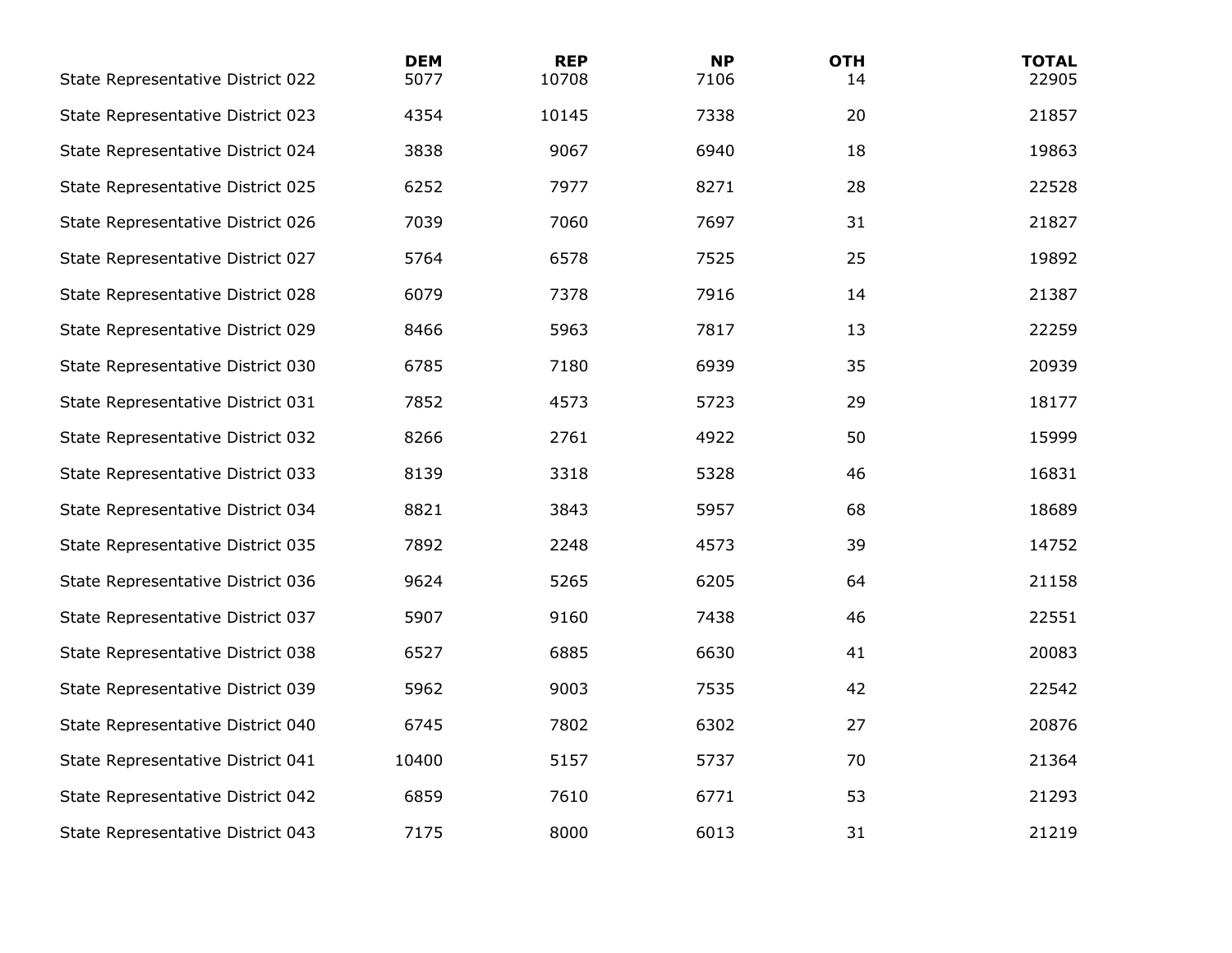| State Representative District 044 | <b>DEM</b><br>5285 | <b>REP</b><br>8912 | <b>NP</b><br>10130 | <b>OTH</b><br>26 | <b>TOTAL</b><br>24353 |
|-----------------------------------|--------------------|--------------------|--------------------|------------------|-----------------------|
| State Representative District 045 | 7344               | 5462               | 8995               | 114              | 21915                 |
| State Representative District 046 | 7111               | 5614               | 8831               | 148              | 21704                 |
| State Representative District 047 | 6515               | 6726               | 8481               | 27               | 21749                 |
| State Representative District 048 | 6082               | 7187               | 8470               | 24               | 21763                 |
| State Representative District 049 | 5010               | 7344               | 8512               | 28               | 20894                 |
| State Representative District 050 | 4312               | 9249               | 7886               | 26               | 21473                 |
| State Representative District 051 | 5794               | 6463               | 8522               | 14               | 20793                 |
| State Representative District 052 | 6635               | 5318               | 9483               | 19               | 21455                 |
| State Representative District 053 | 7541               | 4788               | 9308               | 14               | 21651                 |
| State Representative District 054 | 4461               | 8620               | 8342               | 20               | 21443                 |
| State Representative District 055 | 6158               | 6956               | 7972               | 42               | 21128                 |
| State Representative District 056 | 5367               | 7329               | 8034               | 10               | 20740                 |
| State Representative District 057 | 7614               | 6057               | 8801               | 22               | 22494                 |
| State Representative District 058 | 8043               | 4778               | 9549               | 21               | 22391                 |
| State Representative District 059 | 6198               | 5673               | 8917               | 92               | 20880                 |
| State Representative District 060 | 6405               | 7313               | 8740               | 28               | 22486                 |
| State Representative District 061 | 7576               | 4175               | 7777               | 22               | 19550                 |
| State Representative District 062 | 9565               | 2575               | 7214               | 25               | 19379                 |
| State Representative District 063 | 5297               | 6690               | 10097              | 25               | 22109                 |
| State Representative District 064 | 5903               | 4661               | 8965               | 16               | 19545                 |
| State Representative District 065 | 9510               | 4859               | 7369               | 49               | 21787                 |
| State Representative District 066 | 7687               | 6363               | 8087               | 49               | 22186                 |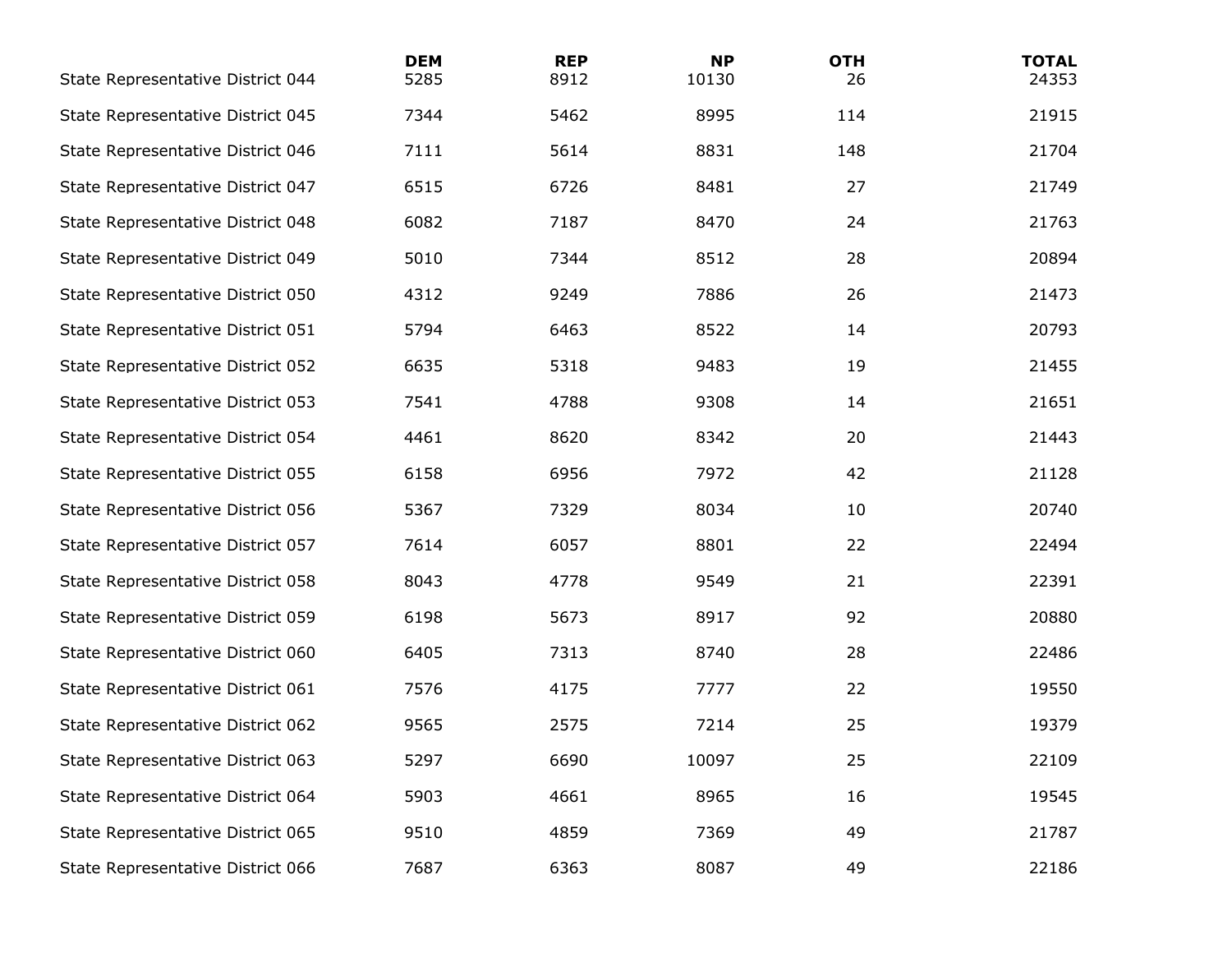| State Representative District 067 | <b>DEM</b><br>6147 | <b>REP</b><br>7391 | <b>NP</b><br>8664 | <b>OTH</b><br>39 | <b>TOTAL</b><br>22241 |
|-----------------------------------|--------------------|--------------------|-------------------|------------------|-----------------------|
| State Representative District 068 | 6940               | 6461               | 8879              | 49               | 22329                 |
| State Representative District 069 | 8347               | 4092               | 8483              | 58               | 20980                 |
| State Representative District 070 | 8670               | 5099               | 8299              | 35               | 22103                 |
| State Representative District 071 | 6145               | 5481               | 7296              | 11               | 18933                 |
| State Representative District 072 | 5951               | 6611               | 8942              | 19               | 21523                 |
| State Representative District 073 | 6821               | 6000               | 8288              | 38               | 21147                 |
| State Representative District 074 | 9760               | 4699               | 7358              | 61               | 21878                 |
| State Representative District 075 | 5620               | 6074               | 9535              | 21               | 21250                 |
| State Representative District 076 | 6923               | 6660               | 9511              | 32               | 23126                 |
| State Representative District 077 | 8026               | 5743               | 8780              | 28               | 22577                 |
| State Representative District 078 | 5276               | 7581               | 7583              | 26               | 20466                 |
| State Representative District 079 | 4389               | 9756               | 7553              | 24               | 21722                 |
| State Representative District 080 | 6570               | 6776               | 7535              | 19               | 20900                 |
| State Representative District 081 | 8487               | 4546               | 6510              | 20               | 19563                 |
| State Representative District 082 | 6666               | 6997               | 7221              | 70               | 20954                 |
| State Representative District 083 | 8894               | 3583               | 7534              | 29               | 20040                 |
| State Representative District 084 | 4921               | 7536               | 8026              | 21               | 20504                 |
| State Representative District 085 | 13276              | 5308               | 11622             | 215              | 30421                 |
| State Representative District 086 | 11890              | 4476               | 10307             | 153              | 26826                 |
| State Representative District 087 | 9621               | 4267               | 7206              | 25               | 21119                 |
| State Representative District 088 | 6371               | 6365               | 7676              | 14               | 20426                 |